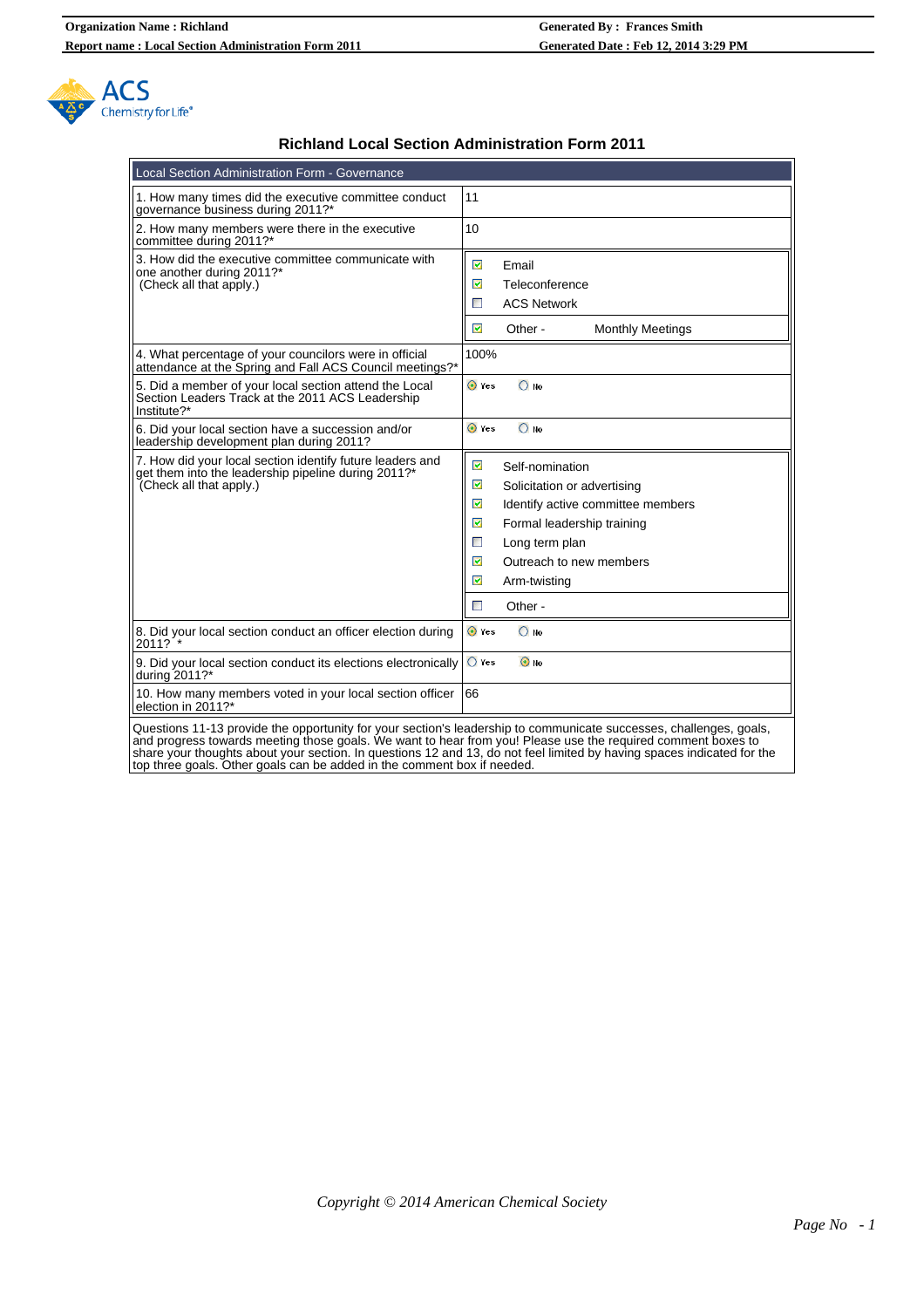| 11. 2011 Chair's report: Please provide a narrative of the<br>past year's activity/successes/challenges:* | I want to acknowledge the tireless efforts and support of<br>committee members in making 2011 a successful year for<br>the ACS Richland Section. 2011 was a unique year<br>because our activities were enhanced because of IYC and<br>its many celebrations. The year started with a very<br>successful IYC event that was held at PNNL's EMSL<br>facility and streamed live over the internet. This event, a<br>Chemical Moment in Time, coordinated locally by Janet<br>Bryant, was part of Professor Mary Garson's worldwide<br>event on January 18th. This positive kickoff to IYC for the<br>Section, set the stage for a very busy year with<br>subsequent Section activities and events throughout 2011.<br>The Global Water experiment; World Chemistry Congress<br>symposium and events co-organized with Professor Ingrid<br>Montes of Puerto Rico Section; student outreach using<br>IYC themes; and speakers and Science Cafes, were all<br>part of Richland Section's IYC cadre. The year concluded<br>with another huge IYC celebration, and a joint professional<br>societies dinner meeting, where we celebrated our ACS<br>Fellows; stduent research; NCW projects (the amazing<br>Nobel Laureate Quilt project & poster contest) and our 50+<br>year Members. The details of all events are documented<br>in the newsletters (included as supporting materials) and<br>other flyers and promotion and articles (also attached).<br>The sustainability and success of our section is largely<br>attributed to the involvement of school / college students<br>and members who constantly strive to bridge the gap and<br>make science come alive for the public. Given the large<br>geographic area served by the Section, many of our<br>activities are held in the La Grande and Eastern Oregon<br>area, and are coordinated by Anna Cavinato, Advisor to<br>our outstanding Eastern Oregon University Student<br>Member Chapter. Anna's passion for Chemistry and<br>teaching helps her students conduct science projects for<br>the benefit of students of all age levels. Similar activities<br>were coordinated by Karen Grant in the Tri-Cities area as<br>part of her advising the Columbia Basin College Student<br>Member Chapter. A year long effort by students with the<br>help of Karen's inspiration and efforts resulted in a one-of<br>a-kind project and product, i.e. the NOBEL Laureate quilts.<br>Other 2011 success stories include the 2-day Nuclear<br>Science Merit Badge training course for Boy Scouts that<br>was coordinated by Sandy Fiskum; IYC global water<br>chemistry experiments coordinated by Richard Hermens;<br>NCW projects coordinated by Karen and Anna; EOU<br>student paper/poster presentations coordinated by Anna<br>Cavinato; coordination of a fun networking event by David<br>Heldebrant for ACS members (ACS/AIChE joint societies<br>picnic); close tracking of budget/expenses by Phillip<br>Koech; prompt documentation of meeting minutes by<br>David Merrell; and good publicity for events and activities<br>by Steve Krogsrud, particularly the radio publicity for the<br>talk on chemistry of discharge lamps. While summarizing<br>the success stories, it is equally important to acknowledge<br>behind the scene contributions for the prominence of ACS<br>Richland Section in this community. Matt Monroe<br>volunteered his efforts in maintaining the local section<br>website and calendar of events, while Theresa Clauss and<br>Anna Cavinato notified members via e-mails of upcoming<br>events and announcements. Sam Bryan, Jann Frye and<br>Janet Bryant started working on updating the Richland<br>section bylaws so we can move forward with electronic<br>voting in the near future. Asanga Padmaperuma, Steve<br>Krogsrud, Sandy Fiskum and Satish Nune helped with the<br>2012 Election process. Richard Hermens, Anna Cavinato<br>and Janet Bryant served as liasons by providing updates<br>and information from ACS National, Region, and<br>Divisional meetings, as well as National Committees.<br>David Heldebrant, Phillip Koech, Karen Grant, Anna<br>Cavinato and Aruna Arakali coordinated the showcase<br>event as part of year end IYC celebrations. In addition<br>there were several other volunteers who contributed to the<br>success of 2011 activities. Communication and member<br>notification remained a challenge due to incorrect mailing<br>addresses. Efforts have been directed in finding better<br>ways to reach out to all section members and encourage<br>their participation in local section activities. Thank you to a |
|-----------------------------------------------------------------------------------------------------------|-------------------------------------------------------------------------------------------------------------------------------------------------------------------------------------------------------------------------------------------------------------------------------------------------------------------------------------------------------------------------------------------------------------------------------------------------------------------------------------------------------------------------------------------------------------------------------------------------------------------------------------------------------------------------------------------------------------------------------------------------------------------------------------------------------------------------------------------------------------------------------------------------------------------------------------------------------------------------------------------------------------------------------------------------------------------------------------------------------------------------------------------------------------------------------------------------------------------------------------------------------------------------------------------------------------------------------------------------------------------------------------------------------------------------------------------------------------------------------------------------------------------------------------------------------------------------------------------------------------------------------------------------------------------------------------------------------------------------------------------------------------------------------------------------------------------------------------------------------------------------------------------------------------------------------------------------------------------------------------------------------------------------------------------------------------------------------------------------------------------------------------------------------------------------------------------------------------------------------------------------------------------------------------------------------------------------------------------------------------------------------------------------------------------------------------------------------------------------------------------------------------------------------------------------------------------------------------------------------------------------------------------------------------------------------------------------------------------------------------------------------------------------------------------------------------------------------------------------------------------------------------------------------------------------------------------------------------------------------------------------------------------------------------------------------------------------------------------------------------------------------------------------------------------------------------------------------------------------------------------------------------------------------------------------------------------------------------------------------------------------------------------------------------------------------------------------------------------------------------------------------------------------------------------------------------------------------------------------------------------------------------------------------------------------------------------------------------------------------------------------------------------------------------------------------------------------------------------------------------------------------------------------------------------------------------------------------------------------------------------------------------------------------------------------------------------------------------------------------------------------------------------------------------------------------------------------------------------------------------------------------------------------------------------------------------------------------------------------------------------------------------------------------------------------------------------------------------------------------------------------------------------------------------------------------------------------------------------------------------------------------------------------------------|
|                                                                                                           | great team of people who continue to make the ACS                                                                                                                                                                                                                                                                                                                                                                                                                                                                                                                                                                                                                                                                                                                                                                                                                                                                                                                                                                                                                                                                                                                                                                                                                                                                                                                                                                                                                                                                                                                                                                                                                                                                                                                                                                                                                                                                                                                                                                                                                                                                                                                                                                                                                                                                                                                                                                                                                                                                                                                                                                                                                                                                                                                                                                                                                                                                                                                                                                                                                                                                                                                                                                                                                                                                                                                                                                                                                                                                                                                                                                                                                                                                                                                                                                                                                                                                                                                                                                                                                                                                                                                                                                                                                                                                                                                                                                                                                                                                                                                                                                                                           |
|                                                                                                           | section stronger in this region.                                                                                                                                                                                                                                                                                                                                                                                                                                                                                                                                                                                                                                                                                                                                                                                                                                                                                                                                                                                                                                                                                                                                                                                                                                                                                                                                                                                                                                                                                                                                                                                                                                                                                                                                                                                                                                                                                                                                                                                                                                                                                                                                                                                                                                                                                                                                                                                                                                                                                                                                                                                                                                                                                                                                                                                                                                                                                                                                                                                                                                                                                                                                                                                                                                                                                                                                                                                                                                                                                                                                                                                                                                                                                                                                                                                                                                                                                                                                                                                                                                                                                                                                                                                                                                                                                                                                                                                                                                                                                                                                                                                                                            |
| 12. 2012 Chair's goals for the Section                                                                    |                                                                                                                                                                                                                                                                                                                                                                                                                                                                                                                                                                                                                                                                                                                                                                                                                                                                                                                                                                                                                                                                                                                                                                                                                                                                                                                                                                                                                                                                                                                                                                                                                                                                                                                                                                                                                                                                                                                                                                                                                                                                                                                                                                                                                                                                                                                                                                                                                                                                                                                                                                                                                                                                                                                                                                                                                                                                                                                                                                                                                                                                                                                                                                                                                                                                                                                                                                                                                                                                                                                                                                                                                                                                                                                                                                                                                                                                                                                                                                                                                                                                                                                                                                                                                                                                                                                                                                                                                                                                                                                                                                                                                                                             |
|                                                                                                           |                                                                                                                                                                                                                                                                                                                                                                                                                                                                                                                                                                                                                                                                                                                                                                                                                                                                                                                                                                                                                                                                                                                                                                                                                                                                                                                                                                                                                                                                                                                                                                                                                                                                                                                                                                                                                                                                                                                                                                                                                                                                                                                                                                                                                                                                                                                                                                                                                                                                                                                                                                                                                                                                                                                                                                                                                                                                                                                                                                                                                                                                                                                                                                                                                                                                                                                                                                                                                                                                                                                                                                                                                                                                                                                                                                                                                                                                                                                                                                                                                                                                                                                                                                                                                                                                                                                                                                                                                                                                                                                                                                                                                                                             |
| a. Please list your top 3 goals:                                                                          | Continue strong community outreach programs                                                                                                                                                                                                                                                                                                                                                                                                                                                                                                                                                                                                                                                                                                                                                                                                                                                                                                                                                                                                                                                                                                                                                                                                                                                                                                                                                                                                                                                                                                                                                                                                                                                                                                                                                                                                                                                                                                                                                                                                                                                                                                                                                                                                                                                                                                                                                                                                                                                                                                                                                                                                                                                                                                                                                                                                                                                                                                                                                                                                                                                                                                                                                                                                                                                                                                                                                                                                                                                                                                                                                                                                                                                                                                                                                                                                                                                                                                                                                                                                                                                                                                                                                                                                                                                                                                                                                                                                                                                                                                                                                                                                                 |
|                                                                                                           | engage members and double attendance for events                                                                                                                                                                                                                                                                                                                                                                                                                                                                                                                                                                                                                                                                                                                                                                                                                                                                                                                                                                                                                                                                                                                                                                                                                                                                                                                                                                                                                                                                                                                                                                                                                                                                                                                                                                                                                                                                                                                                                                                                                                                                                                                                                                                                                                                                                                                                                                                                                                                                                                                                                                                                                                                                                                                                                                                                                                                                                                                                                                                                                                                                                                                                                                                                                                                                                                                                                                                                                                                                                                                                                                                                                                                                                                                                                                                                                                                                                                                                                                                                                                                                                                                                                                                                                                                                                                                                                                                                                                                                                                                                                                                                             |
|                                                                                                           |                                                                                                                                                                                                                                                                                                                                                                                                                                                                                                                                                                                                                                                                                                                                                                                                                                                                                                                                                                                                                                                                                                                                                                                                                                                                                                                                                                                                                                                                                                                                                                                                                                                                                                                                                                                                                                                                                                                                                                                                                                                                                                                                                                                                                                                                                                                                                                                                                                                                                                                                                                                                                                                                                                                                                                                                                                                                                                                                                                                                                                                                                                                                                                                                                                                                                                                                                                                                                                                                                                                                                                                                                                                                                                                                                                                                                                                                                                                                                                                                                                                                                                                                                                                                                                                                                                                                                                                                                                                                                                                                                                                                                                                             |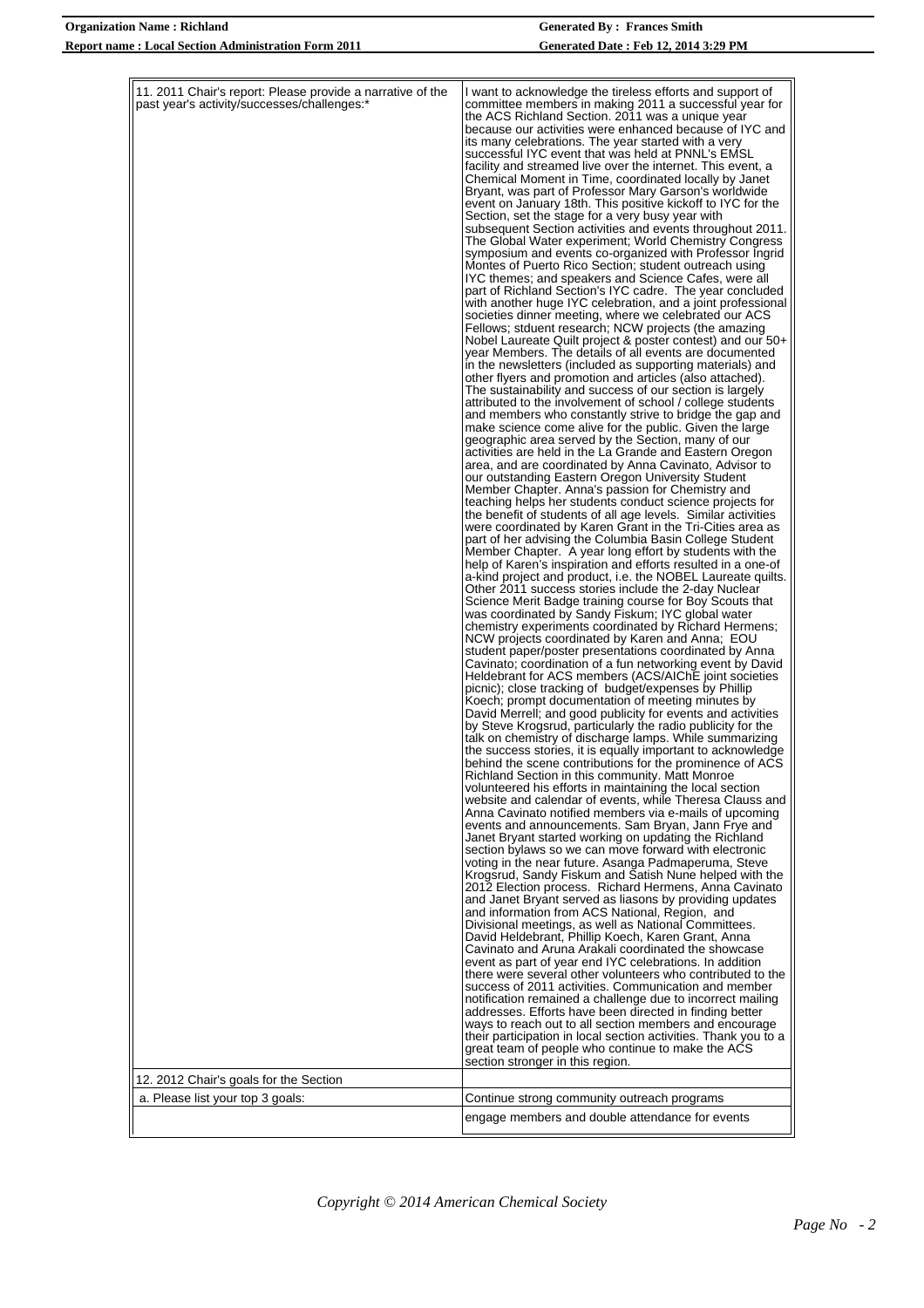|                                              | Help members with career advancement - organize career<br>fairs & provide help with resumes/interviews                                         |  |
|----------------------------------------------|------------------------------------------------------------------------------------------------------------------------------------------------|--|
| b. What are your concerns and challenges?*   | Concern relates to reaching out to 500 plus members.                                                                                           |  |
|                                              | Challenge is to find ways and best approach for expanding<br>member involvement in local section activities across a<br>broad geographic area. |  |
| 13. 2012 Chair-Elect's goals for the Section |                                                                                                                                                |  |
| a. Please list your top 3 goals:             | Increase member awareness in Richland Sec. by sharing<br>comm. activities/seek member participation                                            |  |
|                                              | submit new proposals                                                                                                                           |  |
|                                              | Connect between committees and members                                                                                                         |  |
| b. What are your concerns and challenges?*   | Challenges - defining and sharing what it is that we do as<br>a local section; our interests are broad and diverse                             |  |

| Local Section Administration Form - Organization                                                                         |                                                                    |
|--------------------------------------------------------------------------------------------------------------------------|--------------------------------------------------------------------|
| 1. Did your local section have any active committees with<br>two or more members during 2011?*                           | O Yes<br>$\overline{O}$ No                                         |
| a. If the response to 1 (above question) is YES, please                                                                  | M<br><b>William Samuels</b><br>Awards                              |
| select the committee and enter the chair's name.                                                                         | $\mathcal{V}_{\mathcal{A}}$<br>Budget/Finance                      |
|                                                                                                                          | $\overline{\mathbb{R}^2}$<br>Career<br>assistance/Employment       |
|                                                                                                                          | $\mathcal{C}_{\mathcal{A}}$<br><b>Chemistry Olympiad</b>           |
|                                                                                                                          | $\Box$<br><b>Community Activities</b>                              |
|                                                                                                                          | $\mathcal{L}_{\mathcal{A}}$<br><b>Continuing Education</b>         |
|                                                                                                                          | ☑<br>Educational<br>Karen Grant                                    |
|                                                                                                                          | <b>EHS</b>                                                         |
|                                                                                                                          | $\mathcal{L}_{\mathcal{A}}$<br>Environmental                       |
|                                                                                                                          | $\mathbb{R}^n$<br><b>Government Affairs</b>                        |
|                                                                                                                          | $\Box$<br><b>Industry Relations</b>                                |
|                                                                                                                          | ☑<br>Long Range Planning<br>Jann Frye                              |
|                                                                                                                          | ☑<br>Membership/Membership Jann Frye<br><b>Retention</b>           |
|                                                                                                                          | $\mathbb{R}^n$<br>Mentoring                                        |
|                                                                                                                          | $\blacktriangledown$<br><b>Minority Affairs</b><br>Anna Cavinato   |
|                                                                                                                          | ☑<br>Newsletter/Publications<br>Sandy Fiskum                       |
|                                                                                                                          | $\Box$<br><b>Nominations</b>                                       |
|                                                                                                                          | $\mathcal{C}_{\mathcal{A}}$<br><b>Professional Relations</b>       |
|                                                                                                                          | $\mathcal{L}_{\mathcal{A}}$<br><b>Project SEED</b>                 |
|                                                                                                                          | ☑<br><b>Public Relations</b><br>Steve Krogsrud                     |
|                                                                                                                          | <b>Senior Chemists</b>                                             |
|                                                                                                                          | ☑<br><b>Women Chemists</b><br>Anna Cavinato Janet<br><b>Bryant</b> |
|                                                                                                                          | $\mathcal{L}_{\mathcal{S}}$<br><b>Younger Chemists</b>             |
|                                                                                                                          | ☑<br>Other<br>Janet Bryant                                         |
|                                                                                                                          | <b>IYC Committee</b>                                               |
|                                                                                                                          | Matt Monroe                                                        |
|                                                                                                                          | Logistics Committee                                                |
| 2. How many subsections were active in your local section<br>during 2011?*                                               | 0                                                                  |
| 3. How many subsection meetings were held by your local<br>section during 2011?*                                         | 0                                                                  |
| 4. How many topical groups were active in your local<br>section during 2011?                                             | 0                                                                  |
| 5. How many topical group meetings were held in your<br>local section during 2011?*                                      | 0                                                                  |
| 6. Did your local section support (financial or otherwise) an<br>existing Technician Affiliate Group (TAG) during 2011?* | $\bigcirc$ Yes<br>$\odot$ No                                       |
| 7. How many dues-paying affiliate members were in your<br>local section during 2011?*                                    | 0                                                                  |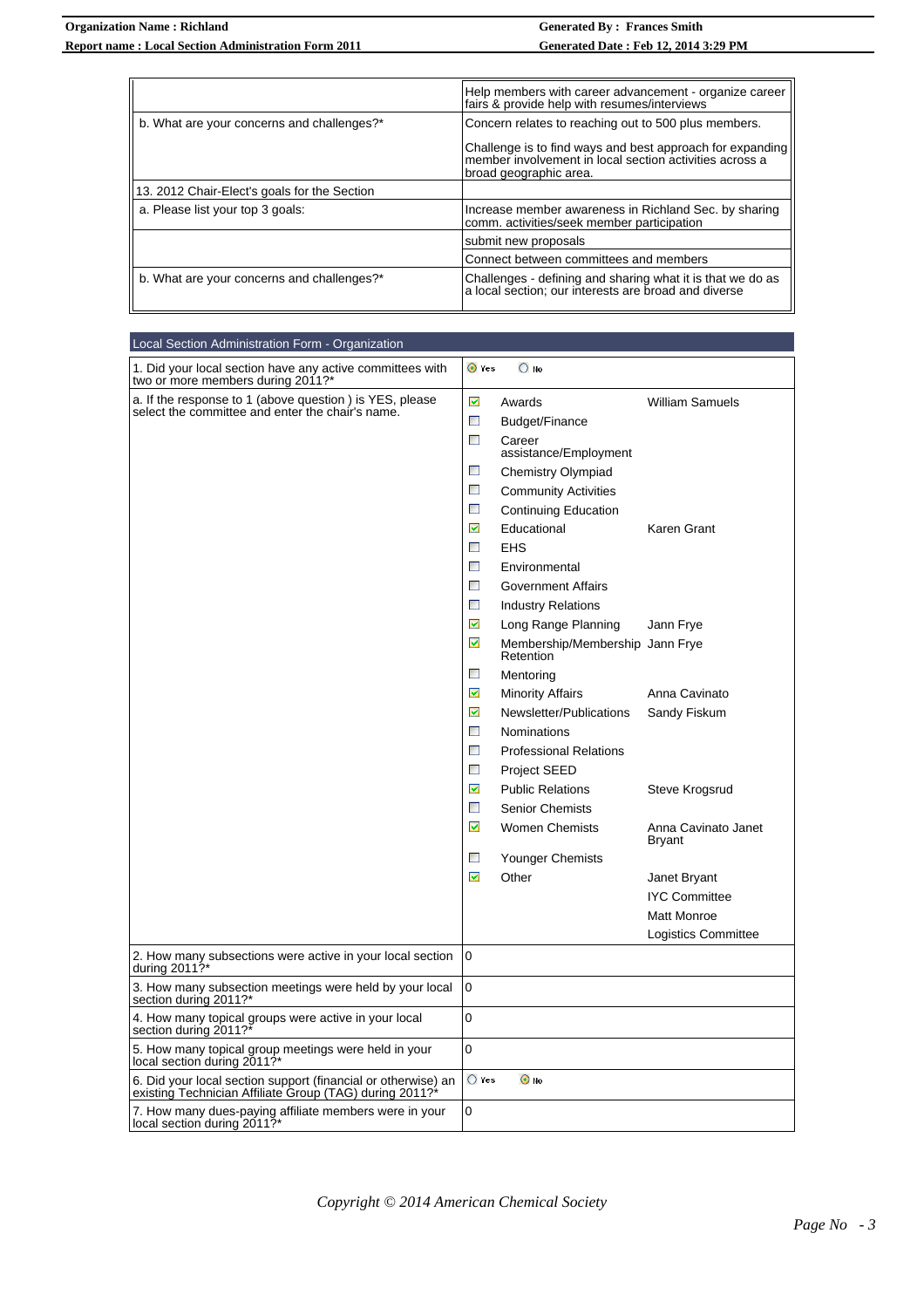| 8. What was the approximate number of active volunteers<br>in your local section during 2011?*                             | 60                                                                                                                                                                                          |
|----------------------------------------------------------------------------------------------------------------------------|---------------------------------------------------------------------------------------------------------------------------------------------------------------------------------------------|
| 9. Please estimate the number of new volunteers in your<br>local section during 2011?*                                     | 10                                                                                                                                                                                          |
| 10. Please indicate all the ways that your local section<br>recognized volunteers during 2011.*<br>(Check all that apply.) | ☑<br>Certificates<br>Awards<br>Letter to volunteer supervisor<br>Letter to volunteer<br>☑<br>Recognition at an event<br>☑<br>Recognition on web<br>☑<br>Recognition in newsletter<br>Other- |

| Local Section Administration Form - Communications                                                                                |                                                                                                                                                                     |  |  |
|-----------------------------------------------------------------------------------------------------------------------------------|---------------------------------------------------------------------------------------------------------------------------------------------------------------------|--|--|
| 1. How many local section meetings were held during<br>2011?*                                                                     | 11                                                                                                                                                                  |  |  |
| 2. On average, how many members attended a local<br>section meeting during 2011?*                                                 | 16                                                                                                                                                                  |  |  |
| 3. How did Councilors report to your local section members<br>about national ACS matters during 2011?*<br>(Check all that apply.) | M<br>At a section meeting<br>⊠<br>At an executive committee meeting<br>☑<br>In the newsletter<br>D.<br>On the local section web site<br>☑<br>Other -<br>email blast |  |  |
| 4. Did your local section have a representative on your<br>Regional Meeting Board or Steering Committee during<br>2011?*          | O Yes<br>$\bigcirc$ No                                                                                                                                              |  |  |
| 5. How does the sections leadership communicate<br>information to its members?*                                                   | Newsletters, website, email blasts, updates during<br>meetings                                                                                                      |  |  |
| 5a How Often do these communications occur:                                                                                       |                                                                                                                                                                     |  |  |
| 5a1 Number of newsletters published:*                                                                                             | 4                                                                                                                                                                   |  |  |
| 5a2 Number of meeting notices:*                                                                                                   | 11                                                                                                                                                                  |  |  |
| 6. Did your local section have a website during 2011?*                                                                            | $\bigcirc$ No<br>O Yes                                                                                                                                              |  |  |
| 6a. If the answer to 7 (above question) is YES, what was<br>the URL for your local section's website?                             | http://acs.labworks.org/                                                                                                                                            |  |  |
| 7. Did your local section post its Annual Report on your<br>website during 2011?*                                                 | O Yes<br>$\bigcirc$ No                                                                                                                                              |  |  |

| Local Section Administration Form - Nomination                                                                                                                                      |                                                                                                                                                                                                                                                                                                                                                                                                                                                                                                                                                                                                                                                                                                                                                                                                                                                                                                                                                                                                                                                                                                                                                                                                                                                                                                                                                                                                                                                                                                                           |
|-------------------------------------------------------------------------------------------------------------------------------------------------------------------------------------|---------------------------------------------------------------------------------------------------------------------------------------------------------------------------------------------------------------------------------------------------------------------------------------------------------------------------------------------------------------------------------------------------------------------------------------------------------------------------------------------------------------------------------------------------------------------------------------------------------------------------------------------------------------------------------------------------------------------------------------------------------------------------------------------------------------------------------------------------------------------------------------------------------------------------------------------------------------------------------------------------------------------------------------------------------------------------------------------------------------------------------------------------------------------------------------------------------------------------------------------------------------------------------------------------------------------------------------------------------------------------------------------------------------------------------------------------------------------------------------------------------------------------|
| 1. Our Section would like to self-nominate for the Local<br>Section Outstanding Performance Award.*                                                                                 | O Yes<br>$\bigcirc$ No                                                                                                                                                                                                                                                                                                                                                                                                                                                                                                                                                                                                                                                                                                                                                                                                                                                                                                                                                                                                                                                                                                                                                                                                                                                                                                                                                                                                                                                                                                    |
| 2. Please provide a summary self-nomination statement of<br>500-word or less. The summary statement should highlight<br>local section's 2011 activities to support your nomination. | 2011 was a unique year for the Richland (WA) Section<br>Ibecause our activities were enhanced because of IYC and<br>its many celebrations. The year started with a very<br>successful IYC event that was held at PNNL's EMSL<br>facility and streamed live over the internet. This event, a<br>Chemical Moment in Time, coordinated locally by Janet<br>Bryant, was part of Professor Mary Garson's worldwide<br>event on January 18th (see supporting materials and url to<br>video of the event). This positive kickoff to IYC for the<br>Section set the stage for a very busy year throughout 2011.<br>The Global Water experiment; World Chemistry Congress<br>symposium and events co-organized with Ingrid Montes<br>(Puerto Rico Section); student outreach using IYC themes;<br>and speakers and Science Cafes, were all part of Richland<br>Section's IYC cadre. The year concluded with a huge IYC<br>celebration, and a joint professional societies dinner<br>meeting, where we celebrated our ACS Fellows; student<br>research; NCW projects (the amazing Nobel Laureate Quilt<br>project & poster contest) and our 50+ year Members. The<br>details of all events are documented in the newsletters<br>(see supporting materials) and other flyers and promotion<br>and articles (attached). The sustainability and success of<br>our section is largely attributed to the involvement of<br>Student Members and Members who constantly strive to<br>bring chemistry alive for the public. Given the large |

*Copyright © 2014 American Chemical Society*